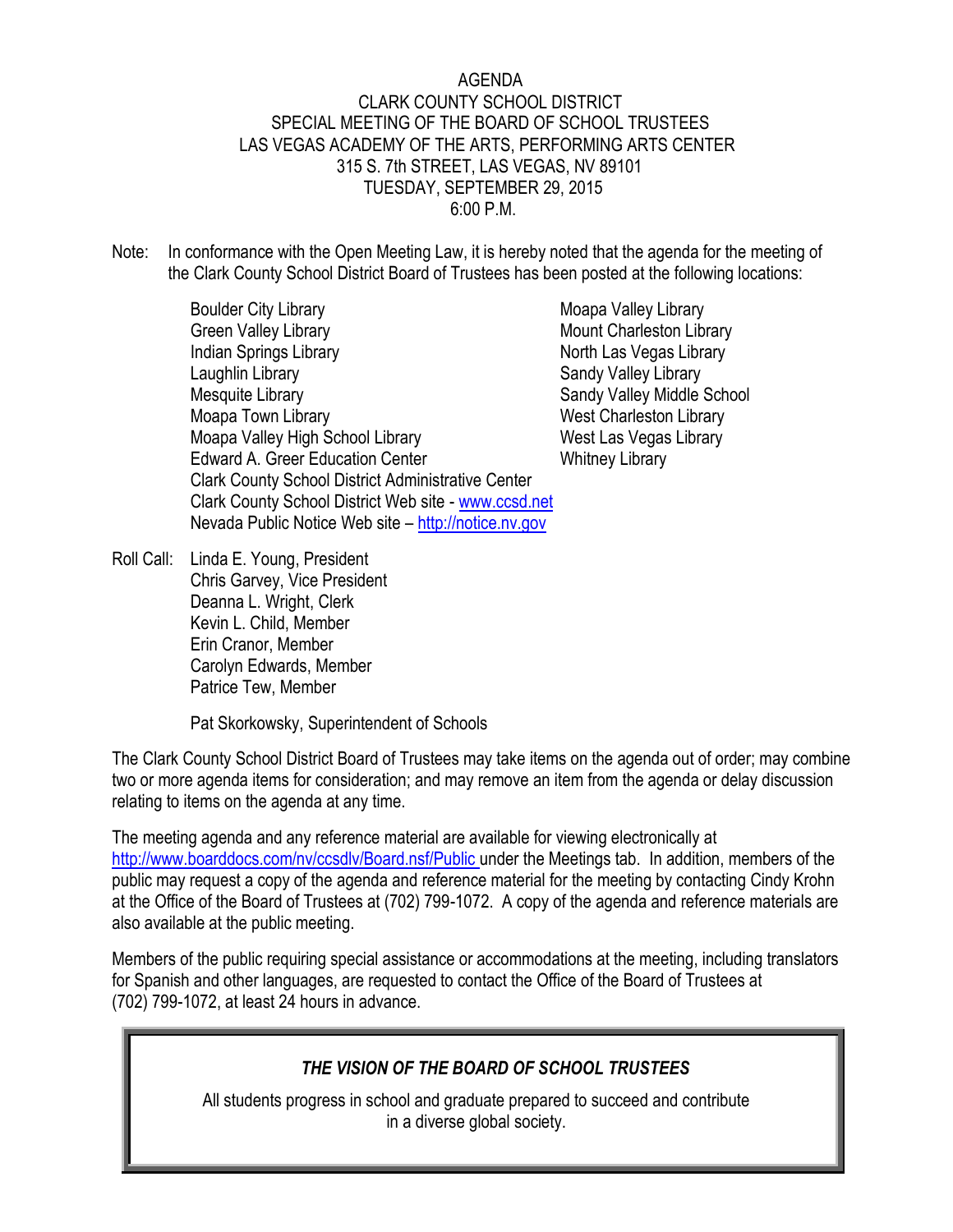**The Board of School Trustees recognizes that its deliberative process benefits greatly from public input and perspective. Those wishing to address the Board may sign up to speak by calling the Board Office at (702) 799-1072 during regular business hours and at least 3 hours prior to the scheduled start of the meeting. Alternatively, speakers may sign up in person immediately prior to the beginning of the meeting. Prior to each agenda item being voted on, members of the public are allowed to speak on the item after the Board's discussion and prior to their vote. Customarily, speakers will be called in the order in which they signed up. No person may sign up for another individual. No person may yield his or her time to another person. Generally, a person wishing to speak on agenda items will be allowed 3 minutes to address the Board.**

1.01 FLAG SALUTE.

*(According to Governance Policy GP-4.1: Board Members' Conduct and Ethics)* 

1.02 ADOPTION OF THE AGENDA. **(For Possible Action)** *(According to Governance Policy GP-4.1: Board Members' Conduct and Ethics)* 

# **2. PUBLIC COMMENT PERIOD**

2.01 PUBLIC COMMENT PERIOD. Should a member of the public wish to speak on matters within the jurisdiction of the Board not listed as action items on the agenda, they may speak during the Public Comment Period. Speakers will be given 2 minutes to address the Board during this time. Public comment during this agenda item shall not exceed 20 minutes. If there are still members of the public wishing to address the Board after the allotted time of 20 minutes, they will be able to address the Board during agenda item 6.01 Public Comment Period. The public should be aware that the Board is unable to deliberate or take action on the items raised during the Public Comment Period. *(According to Governance Policy GP-11: Public Comment)*

# **3. OFFICE OF THE SUPERINTENDENT**

3.01 PRESENTATION AND DISCUSSION RELATED TO TEACHER AND ADMINISTRATOR SUPPORT FOR HEALTH AND SEX EDUCATION INSTRUCTION. Presentation and discussion on professional development for health teachers and administrators, to include progress made toward review of classroom resources available to teach health and sex education. [Contact Person: Jhone Ebert] (Reference material will be provided.) (Ref. 3.01) (*According to Governance Policies B/SL-5: Monitoring Superintendent Performance and EL-10: Communication and Support to the Board*) **Strategic Imperative(s):** School Support; Engagement **Focus Area(s):** Engagement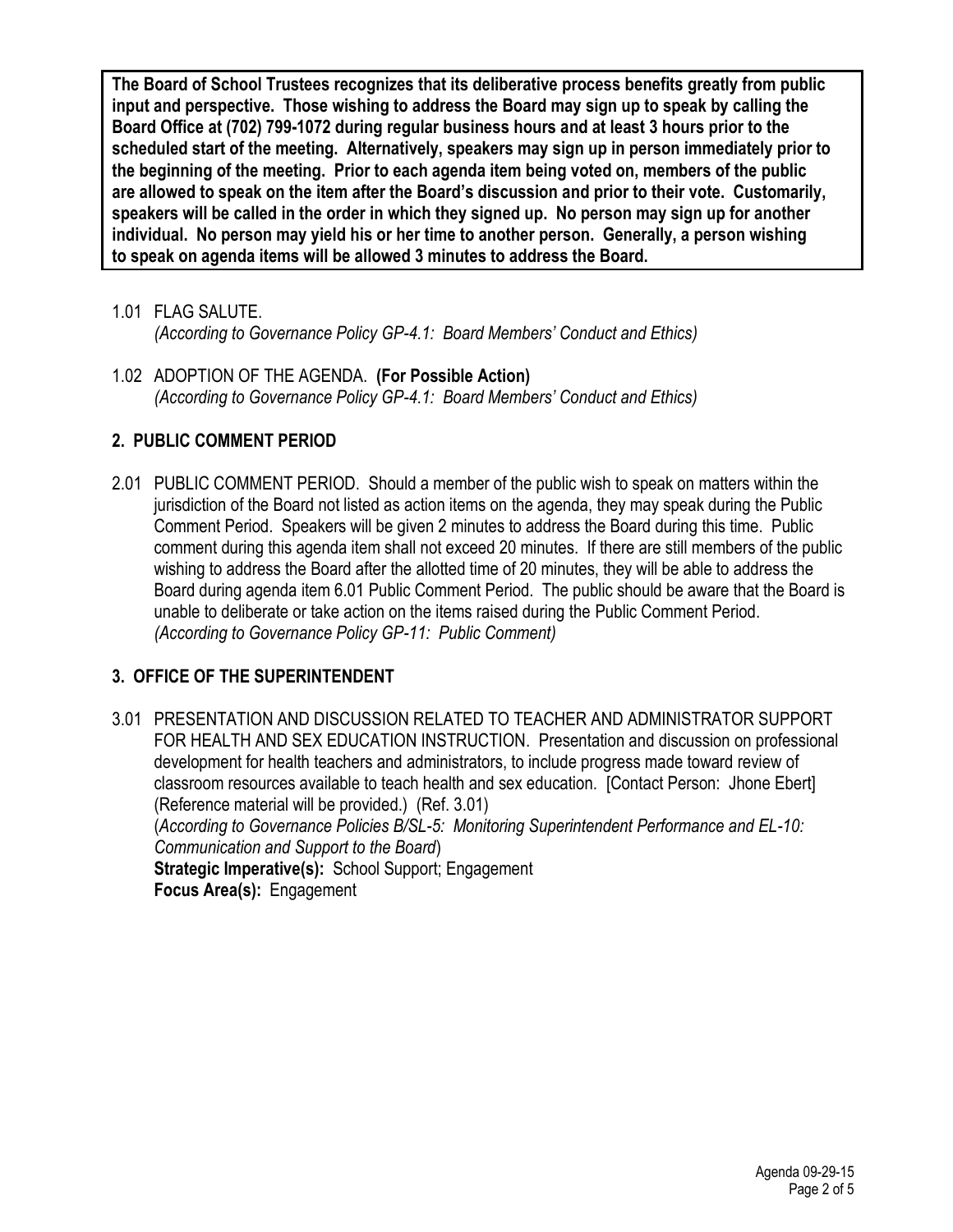#### **4. BOARD OF SCHOOL TRUSTEES**

- 4.01 CONSIDERATION OF ELEMENTARY-LEVEL (FIFTH GRADE) ITEMS FOR INCLUSION IN HEALTH EDUCATION – GENERAL CONSENSUS. Discussion on the Clark County School District Sex Education Survey results that were presented to the Clark County School District Board of Trustees on January 22, 2015; specifically, the elementary-level (fifth grade) items that indicate general consensus on topics that could be included, or not, in health education. These topic items are numbered in the survey as follows: (22) How to deal with cyberbullying of a sexual nature; (24) Dangers of sexting (texting sexual language); and (34) Dangers of electronic transmission of sexual images. Possible action on approval to include these items in health education. (**For Possible Action)** [Contact Person: Patrice Tew and Carolyn Edwards] (Ref. 4.01) (*According to Governance Policy GP-2: Governing Style)*
- 4.02 CONSIDERATION OF ELEMENTARY-LEVEL (FIFTH GRADE) ITEMS FOR INCLUSION IN SEX EDUCATION OR HEALTH EDUCATION–NO GENERAL CONSENSUS. Discussion on the Clark County School District Sex Education Survey results that were presented to the Clark County School District Board of Trustees on January 22, 2015; specifically, the elementary-level (fifth grade) items that indicate there was no general consensus on topics to be included in the Sex Education Operational Guide for K-12 Curriculum Development or health education. These topic items are numbered in the survey as follows: (23) How to make responsible sexual choices; (26) Sexual orientation; (27) Gender identity; (28) Gender stereotypes; (29) Resources for obtaining effective and safe methods of contraception; (30) Negotiating; (31) Sexually transmitted infection (STI) screening and treatment; (32) Statutory rape (statutory sexual seduction); and (33) Age of consent. Possible action on approval of these items for inclusion in the Sex Education Operational Guide for K-12 Curriculum Development or health education. Any recommended changes to the Sex Education Operational Guide for K-12 Curriculum Development will be brought forward to the Board of School Trustees, and will not be implemented unless adopted at a future regular or special meeting of the Board of School Trustees. **(For Possible Action)** [Contact Person: Patrice Tew and Carolyn Edwards] (Ref. 4.02) (*According to Governance Policy GP-2: Governing Style)*
- 4.03 CONSIDERATION OF SECONDARY-LEVEL ITEMS FOR INCLUSION IN SEX EDUCATION OR HEALTH EDUCATION–GENERAL CONSENSUS. Discussion on the Clark County School District Sex Education Survey results that were presented to the Clark County School District Board of Trustees on January 22, 2015; specifically, the secondary-level items that indicate general consensus on topics that could be included, or not, in the Sex Education Operational Guide for K-12 Curriculum Development or health education. These topic items are numbered in the survey as follows: (42) Resources for obtaining effective and safe methods of contraception; (43) Negotiating; (45) Statutory rape (statutory sexual seduction); and (46) Age of consent. Possible action on approval of these items for inclusion in the Sex Education Operational Guide for K-12 Curriculum Development or health education. Any recommended changes to the Sex Education Operational Guide for K-12 Curriculum Development will be brought forward to the Board of School Trustees, and will not be implemented unless adopted at a future regular or special meeting of the Board of School Trustees. **(For Possible Action)**  [Contact Person: Patrice Tew and Carolyn Edwards] (Ref. 4.03) (*According to Governance Policy GP-2: Governing Style)*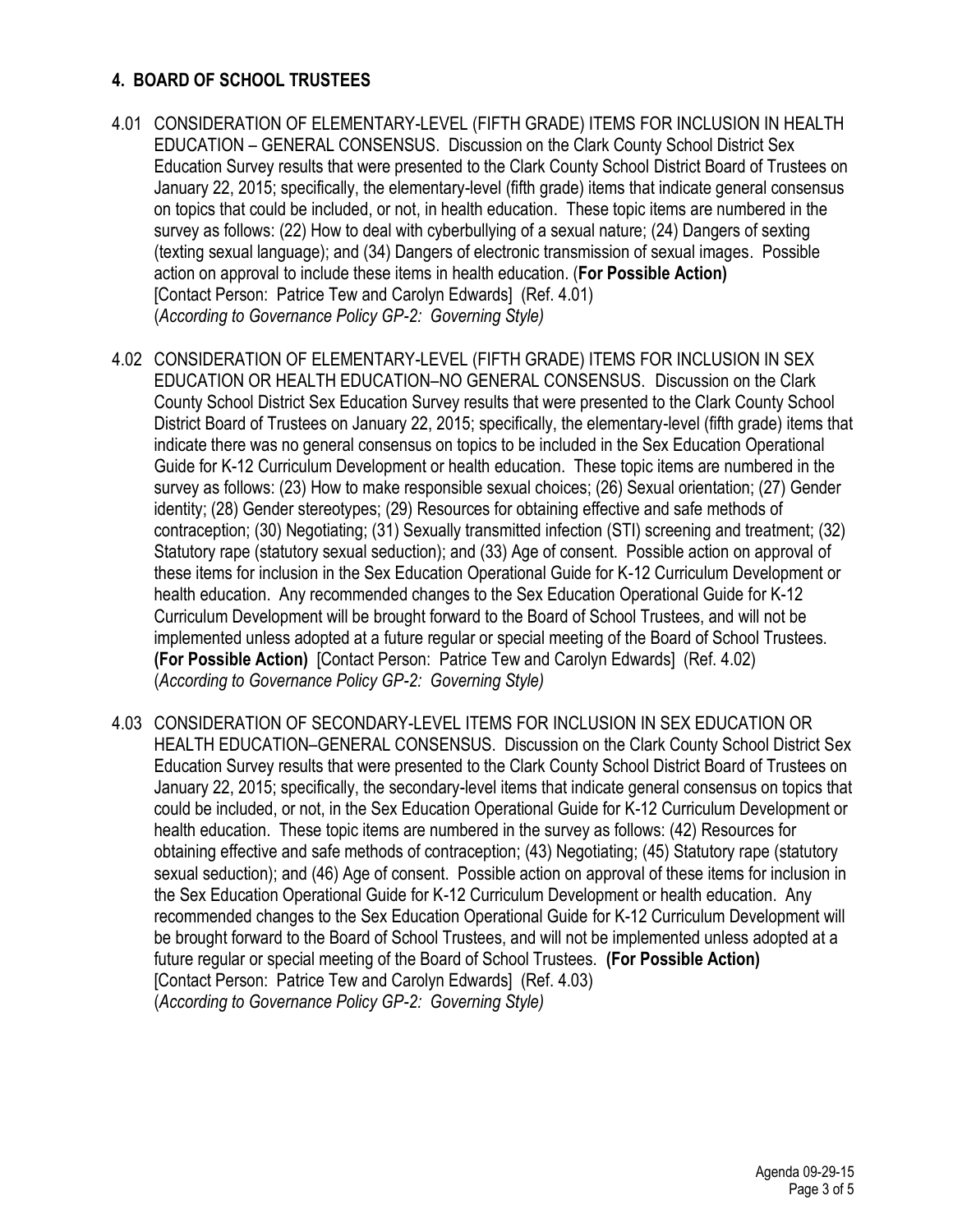## **4. BOARD OF SCHOOL TRUSTEES** (continued)

- 4.04 CONSIDERATION OF SECONDARY-LEVEL ITEMS FOR INCLUSION IN SEX EDUCATION OR HEALTH EDUCATION–NO GENERAL CONSENSUS. Discussion on the Clark County School District Sex Education Survey results that were presented to the Clark County School District Board of Trustees on January 22, 2015; specifically, the secondary-level items that indicate there was no general consensus on topics to be included in the Sex Education Operational Guide for K-12 Curriculum Development or health education. These topic items are numbered in the survey as follows: (39) Sexual orientation; (40) Gender identity; and (41) Gender stereotypes. Possible action on approval of these items for inclusion in the Sex Education Operational Guide for K-12 Curriculum Development or health education. Any recommended changes to the Sex Education Operational Guide for K-12 Curriculum Development will be brought forward to the Board of School Trustees, and will not be implemented unless adopted at a future regular or special meeting of the Board of School Trustees. **(For Possible Action)** [Contact Person: Patrice Tew and Carolyn Edwards] (Ref. 4.04) (*According to Governance Policy GP-2: Governing Style)*
- 4.05 SEX EDUCATION OPERATIONAL GUIDE FOR K-12 CURRICULUM DEVELOPMENT AND SEX EDUCATION ADVISORY COMMITTEE PROCEDURES MANUAL. Discussion and possible action to ask the Clark County School District Sex Education Advisory Committee to review the Sex Education Operational Guide for K-12 Curriculum Development and the Sex Education Advisory Committee Procedures Manual to provide input for possible changes. Any input on changes to the Sex Education Operational Guide for K-12 Curriculum Development and the Sex Education Advisory Committee Procedures Manual will be brought forward to the Superintendent and then to the Board of School Trustees; changes will not implemented unless adopted at a future regular or special meeting of the Board of School Trustees. **(For Possible Action)**  [Contact Person: Patrice Tew and Carolyn Edwards] (Ref. 4.05)

*(According to Governance Policy GP-15: Board Committees)*

4.06 OPT-IN, OPT-OUT, LEGISLATIVE POSITION. Discussion and possible action to request the Clark County School District Sex Education Advisory Committee to provide input on possible legislative positions that the Board of School Trustees could take in regard to opt-in and opt-out for the sex education curriculum, including, but not limited to, opt-in for elementary and opt-out for secondary; opt-out for all grade levels; keeping sex education curriculum as opt-in; and offering two sets of curricula for consideration as opt-in or opt-out. **(For Possible Action)**  [Contact Person: Patrice Tew and Carolyn Edwards] (Ref. 4.06) (*According to Governance Policy GP-2: Governing Style)* 

## **5. GENERAL DISCUSSION BY BOARD MEMBERS AND SUPERINTENDENT**

- 5.01 AGENDA PLANNING: ITEMS FOR FUTURE AGENDAS. *(According to Governance Policy GP-10: Construction of the Agenda)*
- 5.02 DISCUSSION AND REQUEST FOR SPECIAL MEETINGS. *(According to Governance Policy GP-6: President's Role)*